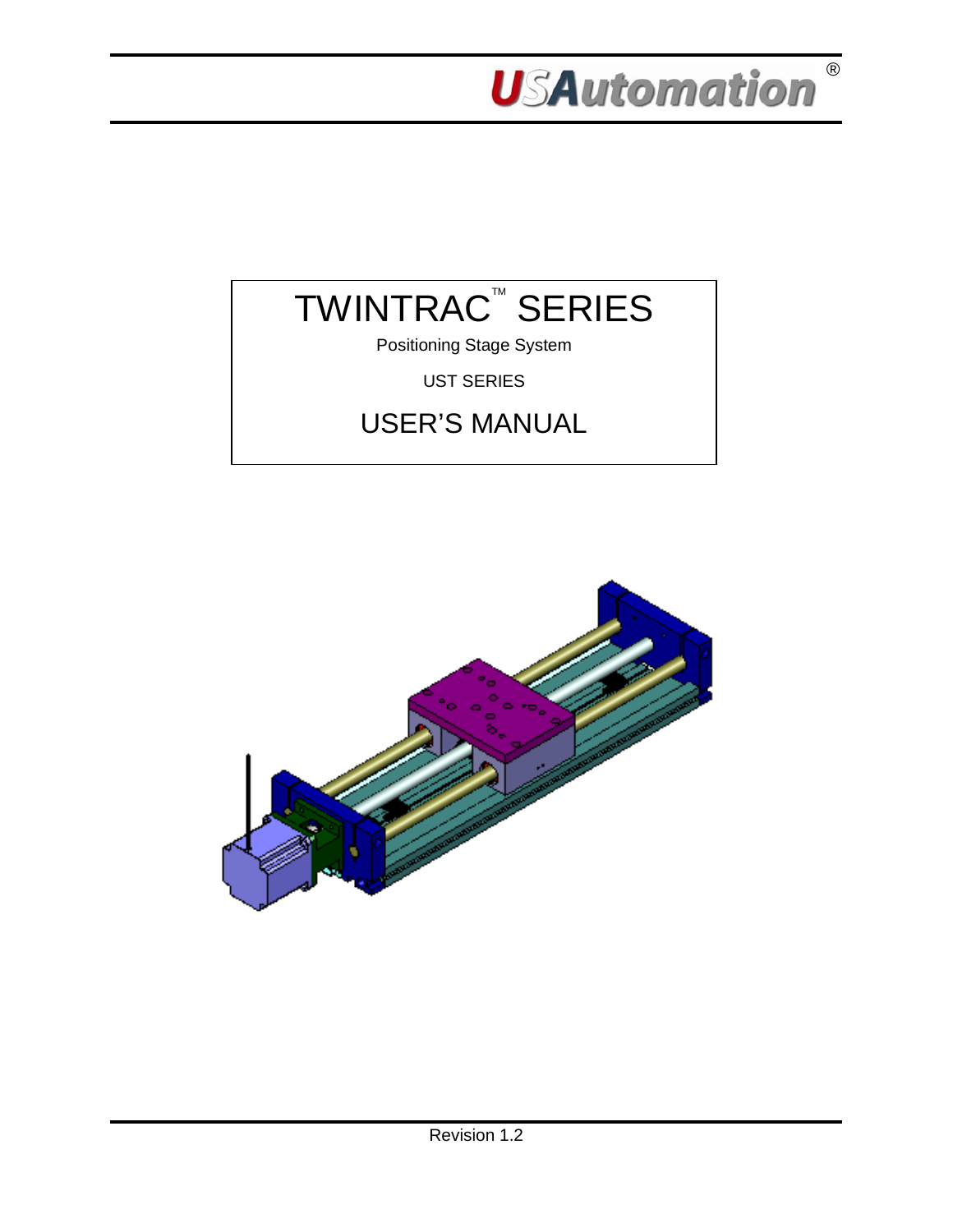©2009 USAutomation, Inc. All rights reserved

# **USAutomation® TwintracTM User's Guide**

This manual, as well as the software described in it, is furnished under license and may be used or copied only in accordance with the terms of such license. The content of this manual is furnished for informational use only, is subject to change without notice and should not be construed as a commitment by USAutomation. USAutomation assumes no responsibility or liability for any errors or inaccuracies that may appear herein.

Except as permitted by such license, no part of this publication may be reproduced, stored in a retrieval system or transmitted, in any form or by any means, electronic, mechanical, recording, or otherwise, without the prior written permission of USAutomation.

> USAutomation, Inc. 23011 Moulton Parkway Suite J2 Laguna Hills, CA 92653 (949) 588-0581 (949) 588-8761 fax **[www.usautomation.com](http://www.usautomation.com/)**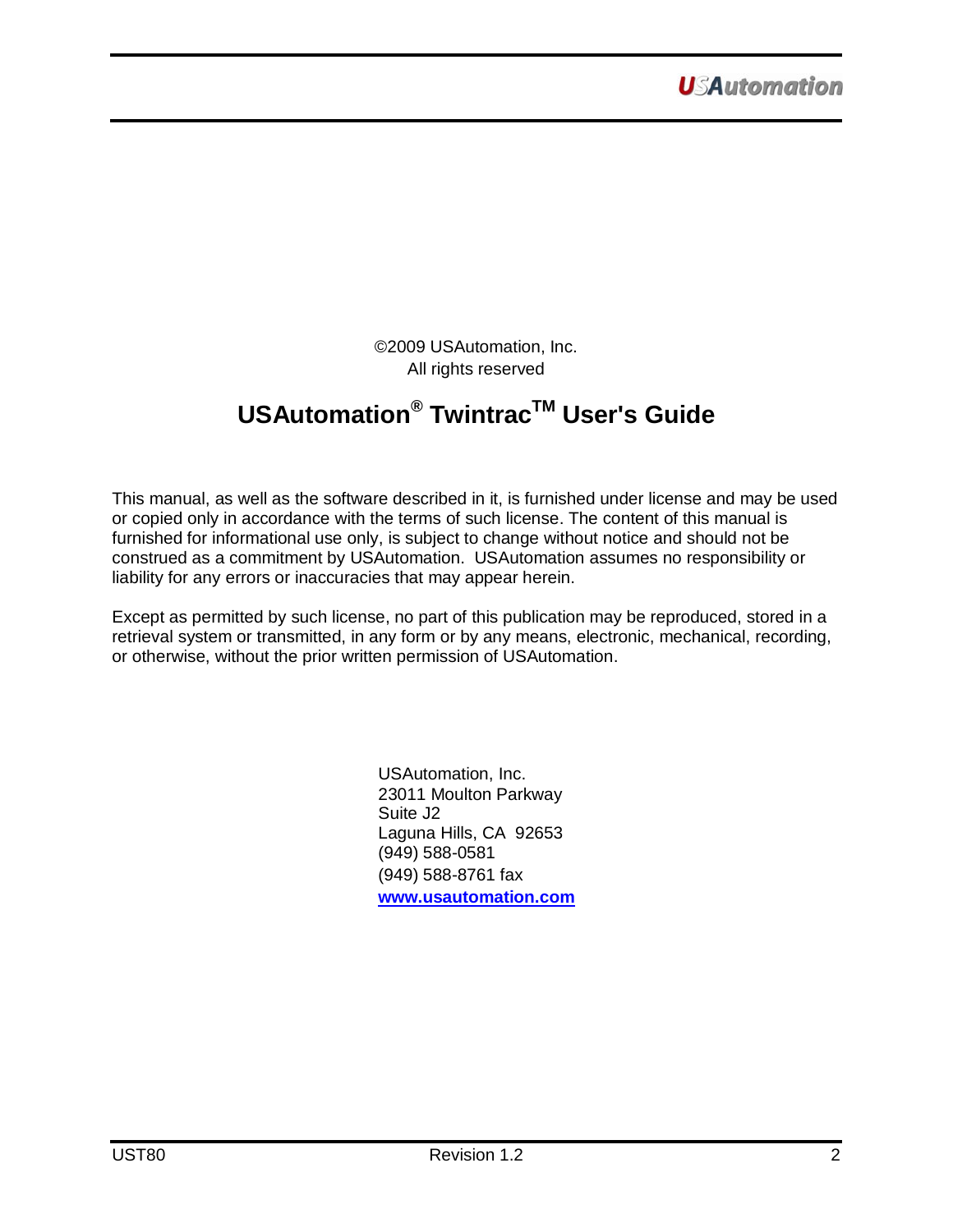## <span id="page-2-0"></span>**Revision Notes**

### 1.0 Original release

| 1.1 | 2/6/09  | Added T-slot dimensions.      |
|-----|---------|-------------------------------|
| 1.2 | 2/23/09 | Grammatical errors - new logo |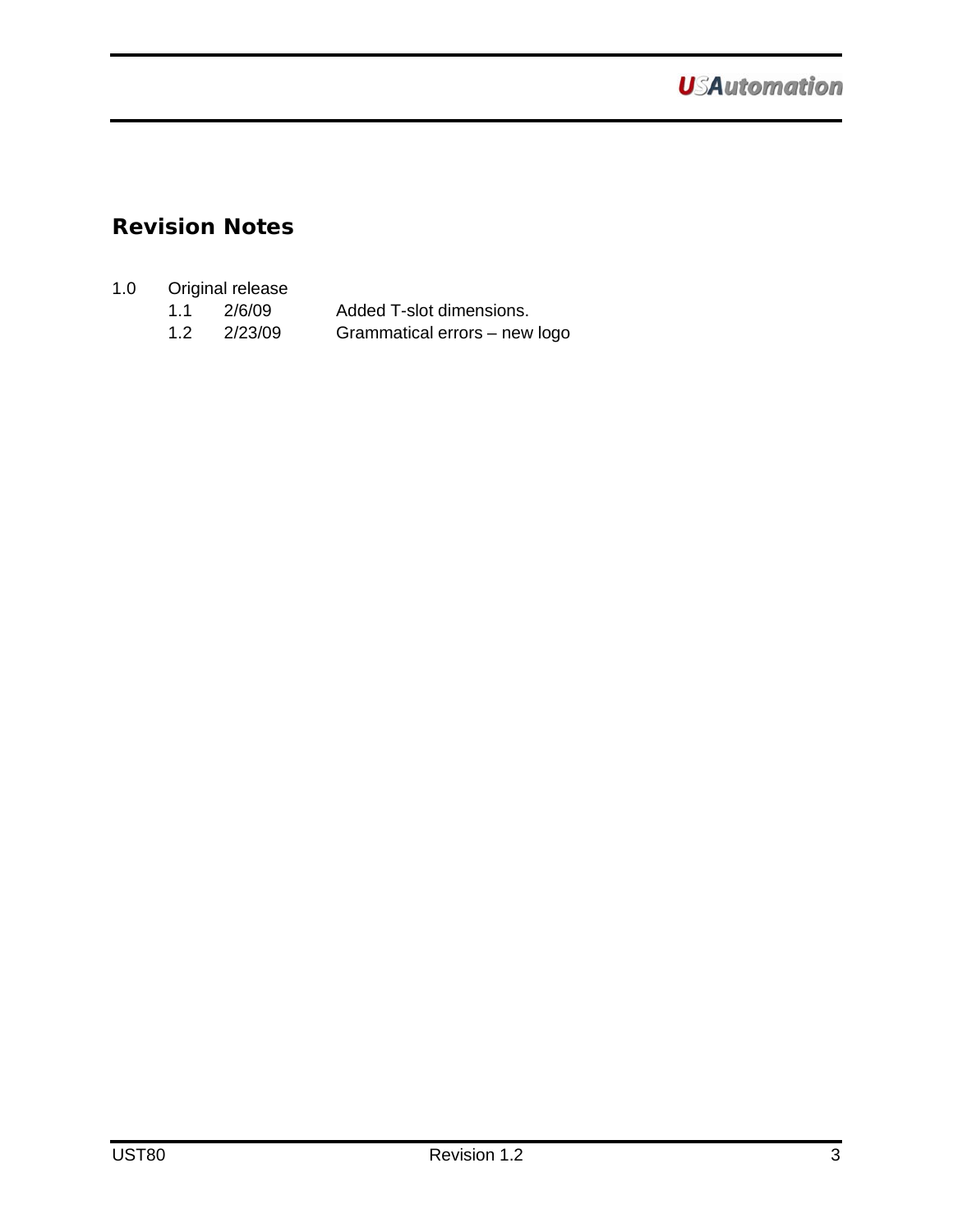## **Contents**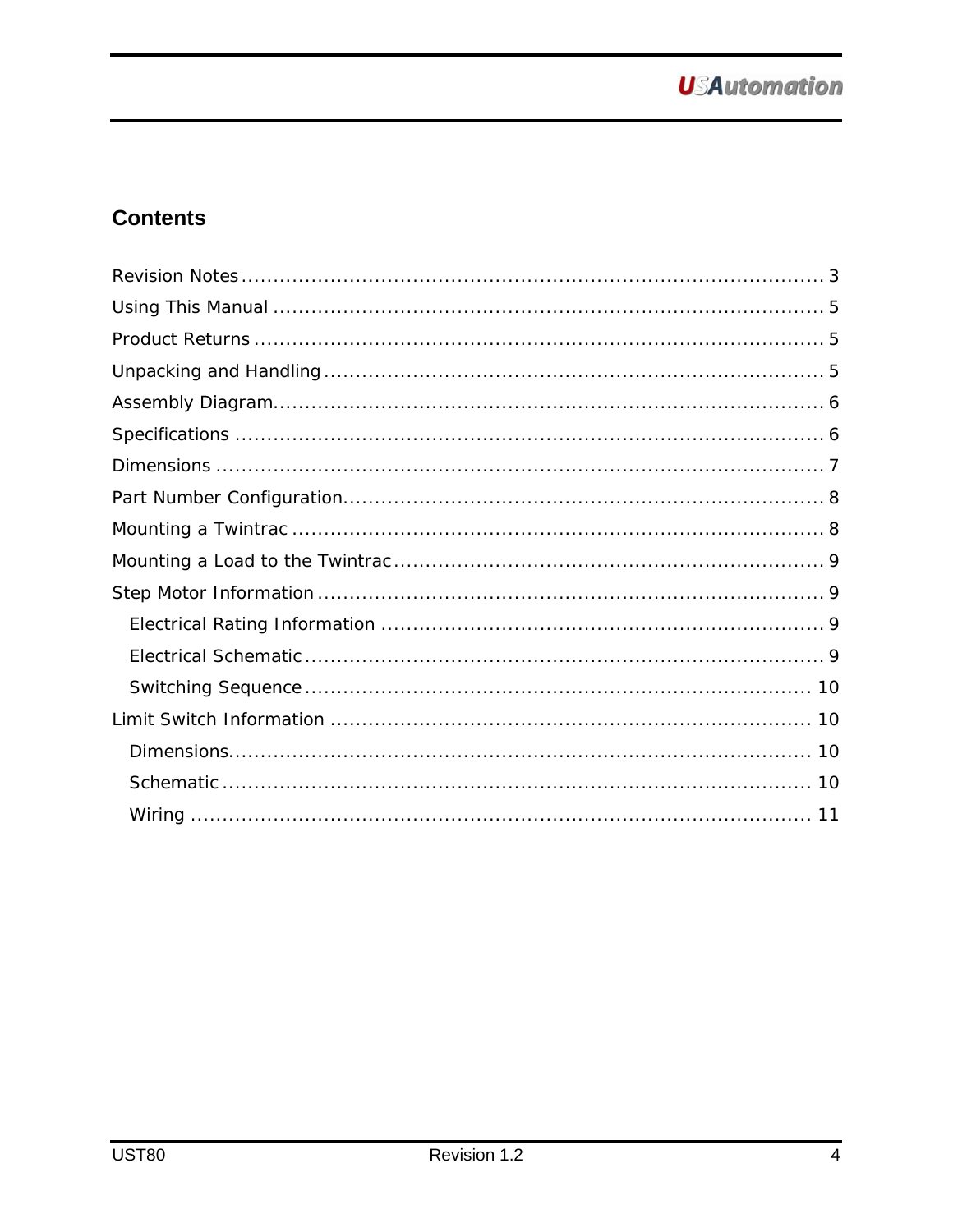## <span id="page-4-0"></span>**Using This Manual**

The Twintrac is a dual round rail, screw driven positioning stage system. While the catalog UST80 includes friction type linear bushings, an anti-backlash leadscrew, and a step motor drive; it is also available with optional ball bearing bushings, ball screw, and/or servo motor drives.

This manual provides the basic information necessary to unpack, mount, and run a Twintrac. If additional information is required beyond what is presented here, please refer to the Support section of our website or contact USAutomation Applications Engineering.

## <span id="page-4-1"></span>**Product Returns**

All returns for warranty or out-of-warranty repairs must first receive an RMA (Return Material Authorization) number. Please contact USAutomation Customer Service Department with information about the return and an RMA number will be issued if warranted.

Products returned to the factory will be examined and tested for failure mode and cause. USAutomation Customer Service will contact the customer with the repair cost if the required repair is out of warranty.

## <span id="page-4-2"></span>**Unpacking and Handling**

Carefully remove the Twintrac from its shipping box and inspect the unit for any evidence of shipping damage. Report any damage immediately to USAutomation. Please save the shipping box for damage inspection or its use in returning product if necessary.

Please observe the following guidelines for handling and mounting:

- Do not drop the stage on any hard surface or subject it to any impact loads. Dropping the stage or other impact loads may result in bearing damage or misalignment.
- Do not drill holes into the stage. Drilling holes into the stage can generate particles and machining forces that may affect the operation of the stage. USAutomation can supply the Twintrac with modifications to your drawing. Please contact the factory for a quote.
- Do not expose the Twintrac to mist, spray or submersion in liquids.
- Do not disassemble the Twintrac.
- Unauthorized alterations or adjustments may alter the specifications and void the product warranty.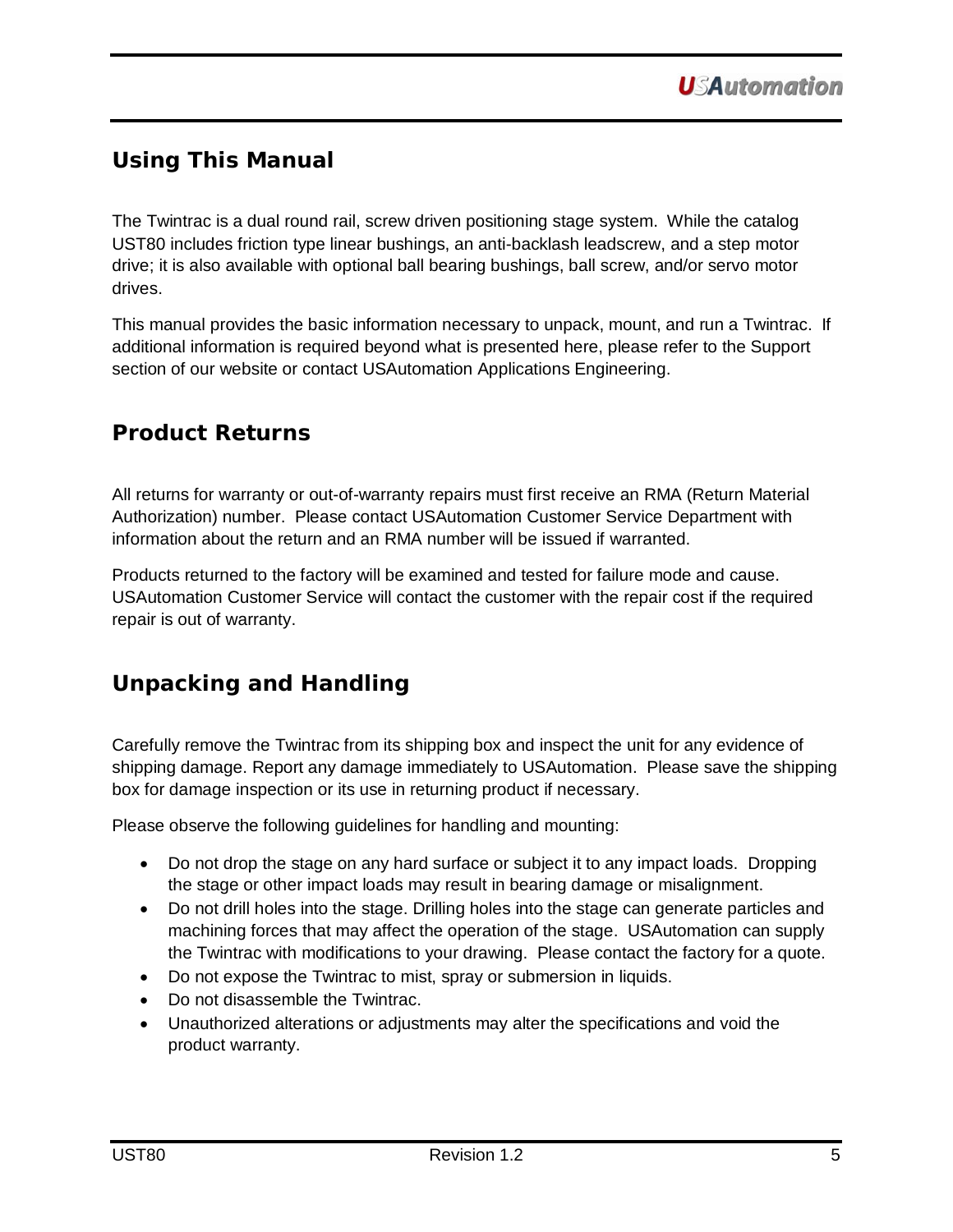## <span id="page-5-0"></span>**Assembly Diagram**



## <span id="page-5-1"></span>**Specifications**

| Part Number    | Maximum<br>Dynamic<br>Load (lbs) | Lead.<br>(in) | Accuracy<br>(in/in) | <b>Max Linear</b><br>Speed<br>(in/sec) | Lead-<br>screw<br>Efficiency | Coeff of<br>Friction<br>(Constant) | Drag<br>Torque<br>(in/oz) |
|----------------|----------------------------------|---------------|---------------------|----------------------------------------|------------------------------|------------------------------------|---------------------------|
| UST8020Z-XX-SX | 200                              | .200          | .0006               |                                        | 63                           | .09                                | $2 - 5$                   |
| UST8050Z-XX-SX | 200                              | .500          | .0006               | 20                                     | 79                           | .09                                | $2 - 5$                   |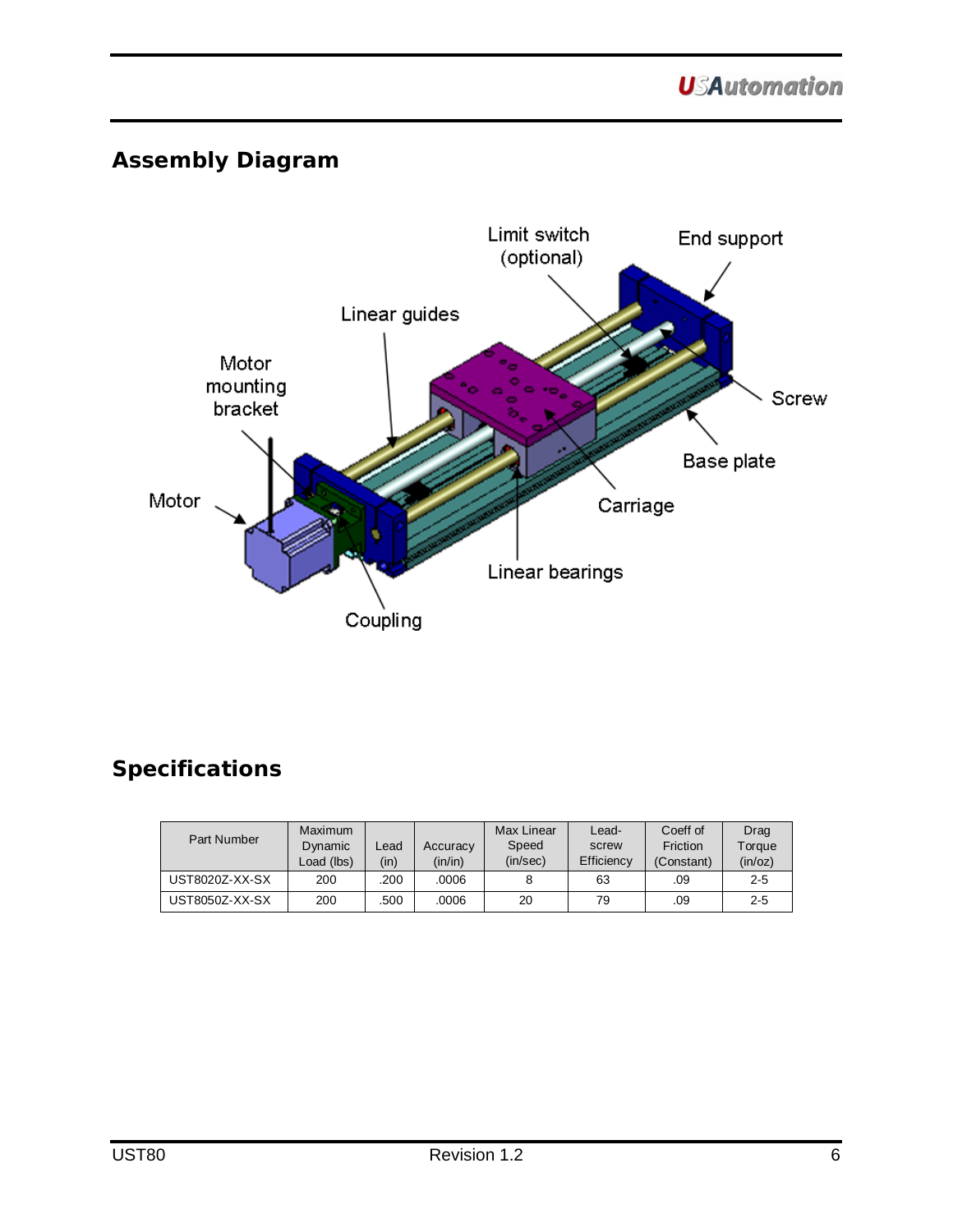**USAutomation** 

## **Dimensions**

<span id="page-6-0"></span>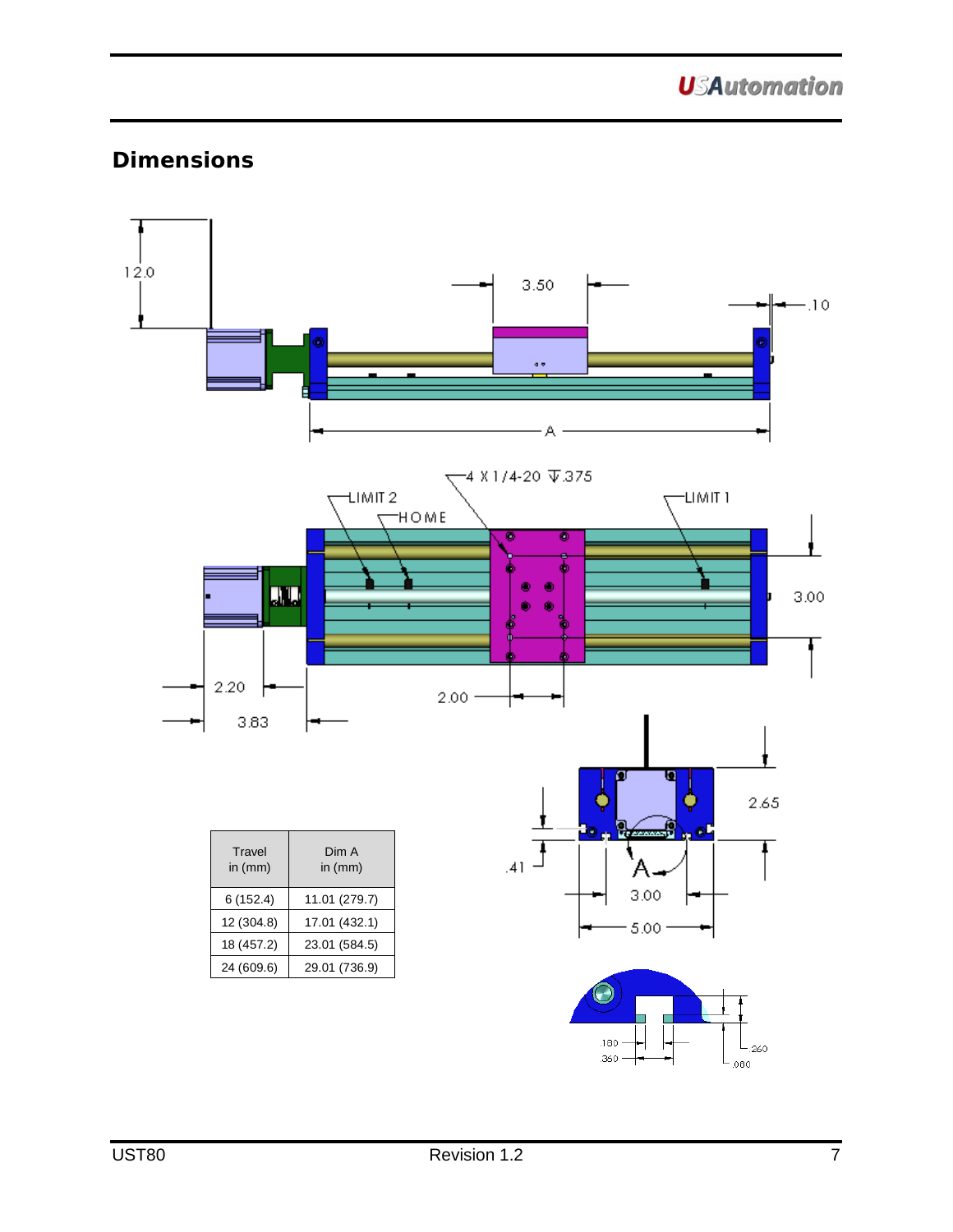## <span id="page-7-0"></span>**Part Number Configuration**

The part number configuration for the Twintrac Series is determined as follows:



## <span id="page-7-1"></span>**Mounting a Twintrac**

The standard mounting method for the Twintrac is to use the two T-slots provided on the bottom of the base plate. These slots are sized to fit an 8-32 hex nut or hex screw head. See T-slot dimensions in Dimensions section. Assuming that the Twintrac will be mounted to a plate or other surface, holes 3" apart can be put in that plate to correspond with the distance between the two slots on the base plate. The head of an 8-32 screw can fit in the slot and protrude through the holes in the mounting surface or the screw can come up through the bottom of the mounting plate into 8-32 nuts fit into the slots. In this latter case care should be taken that the screw doesn't extend more than .250 into the slot as it may interfere with the top surface of the slot.

Countersunk mounting holes can be provided in the base plate of the Twintrac if that is a preferred mounting method. Please contact USAutomation Applications Engineering to review this and get a quote for providing those mounting holes.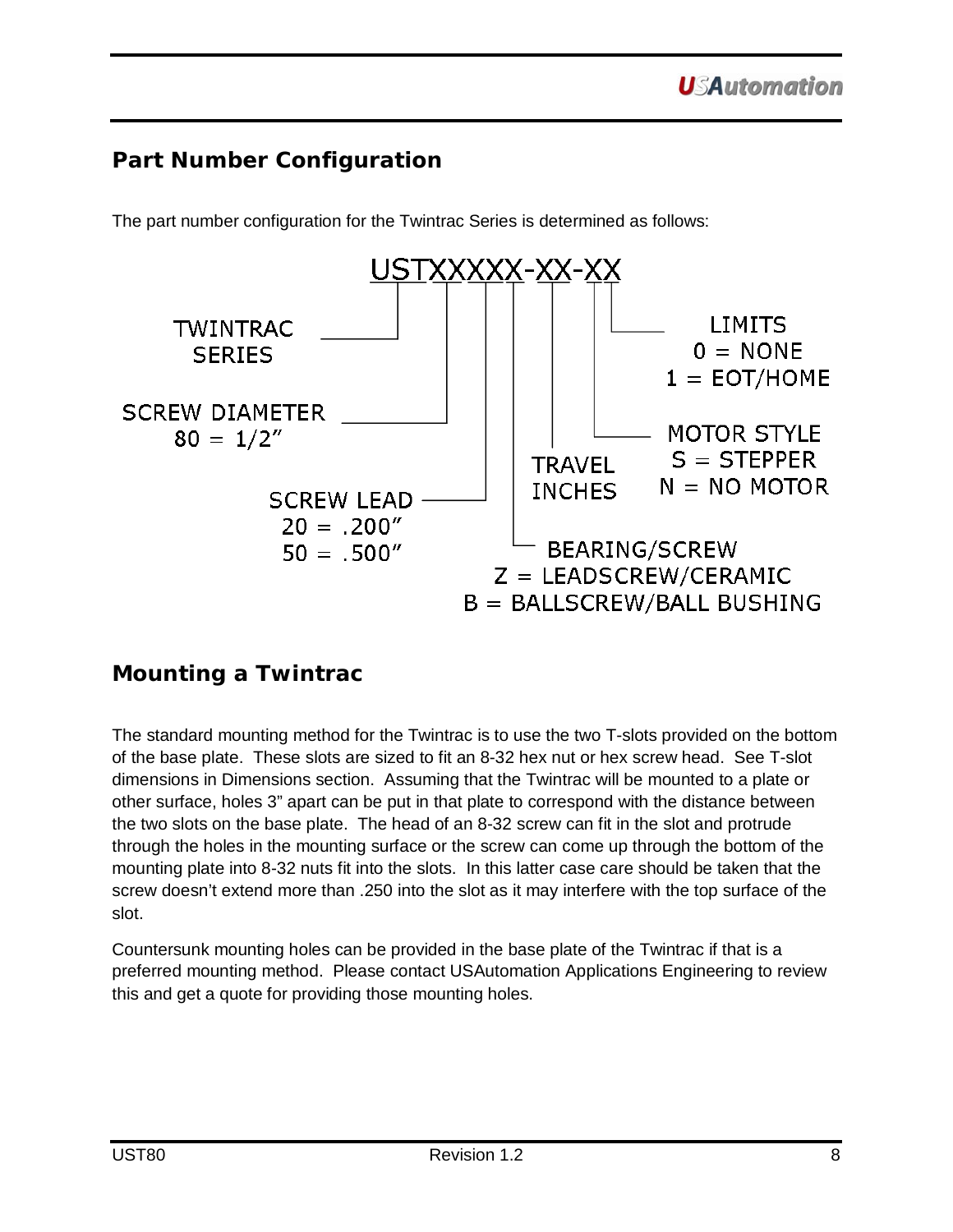## <span id="page-8-3"></span><span id="page-8-0"></span>**Mounting a Load to the Twintrac**

Four (4) ¼-20 UNC by .375" deep threaded holes are provide on the top surface of the carriage to mount loads to the carriage of the Twintrac. See the Dimensions section for location of these holes.

## <span id="page-8-1"></span>**Step Motor Information**

The standard motor which comes with the UST80 Twintrac is a 1.8° hybrid step motor with eight leads. This motor can be connected to any unipolar or bipolar step motor driver/controller. Full torque will be available from the motor when used with a drive that has a rated output with at least 1.4 amps per phase bipolar series or 2.0 amps per phase unipolar. Here are the ratings for the standard Twintrac step motor:

| Motor          | Connection     | Holding<br>Torque<br>(oz in) | Current<br>(A) | Inductance<br>(mH) | Rotor<br>Inertia<br>(oz in sec <sup>2</sup> ) | # of<br>Leads | Weight<br>(lbs) | Length<br>(in) |
|----------------|----------------|------------------------------|----------------|--------------------|-----------------------------------------------|---------------|-----------------|----------------|
| USS23T2104-8LS | Unipolar       | 124                          | 2.0            | 2.5                | 1.64                                          |               | .55             | 2.2            |
|                | <b>Bipolar</b> | 175                          | 4.،            | 10.0               | .64                                           |               | .55             | 2.2            |

<span id="page-8-2"></span>*Electrical Rating Information*

Other motors are available from USAutomation including longer stack length step motors, alternate windings, motors with built in drive/controllers, and brushless motors. Please contact the factory for more information on these optional motors.

*Electrical Schematic*

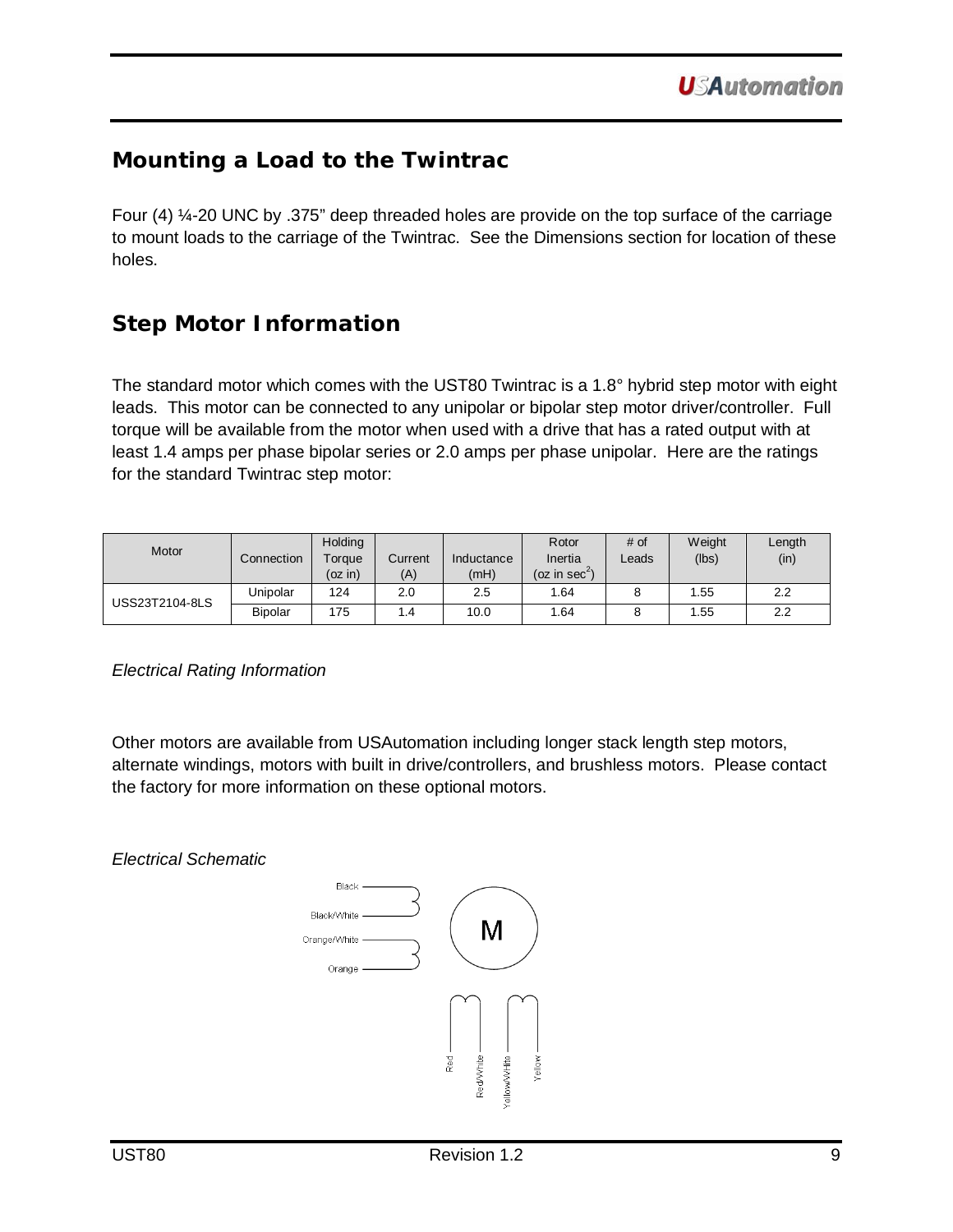<span id="page-9-2"></span><span id="page-9-0"></span>*Switching Sequence*

|        | <b>Black</b> | Orange | Red | Yellow |
|--------|--------------|--------|-----|--------|
| Step 1 |              |        |     |        |
| Step 2 |              |        |     | -      |
| Step 3 |              |        |     |        |
| Step 4 |              |        |     |        |

## <span id="page-9-1"></span>**Limit Switch Information**

If your Twintrac has the optional limit switches they will be mounted in the center channel of the base plate underneath the screw. Three limits are normally supplied with the two outside ones acting as end of travel limits and the inside one acting as a home switch. The limits are adjustable by loosening the two screws on each limit and sliding them to new positions before retightening. Care should be taken to secure any excess wire so that it doesn't interfere with the travel of the bearing blocks.

The limits are SUNX model PM-T54, an infrared U-channel switch which is interrupted by a flag mounted to the moving carriage of the Twintrac. The output of the switches is an NPN opencollector with both Light-ON and Dark-ON modes.

*Dimensions*  $118$ Beam axis 13.7  $0.0$ eam axis ٦ 6.8 Operation Indicator (Vermillon) 2-mounting oblong holes 0.748

#### <span id="page-9-3"></span>*Schematic*